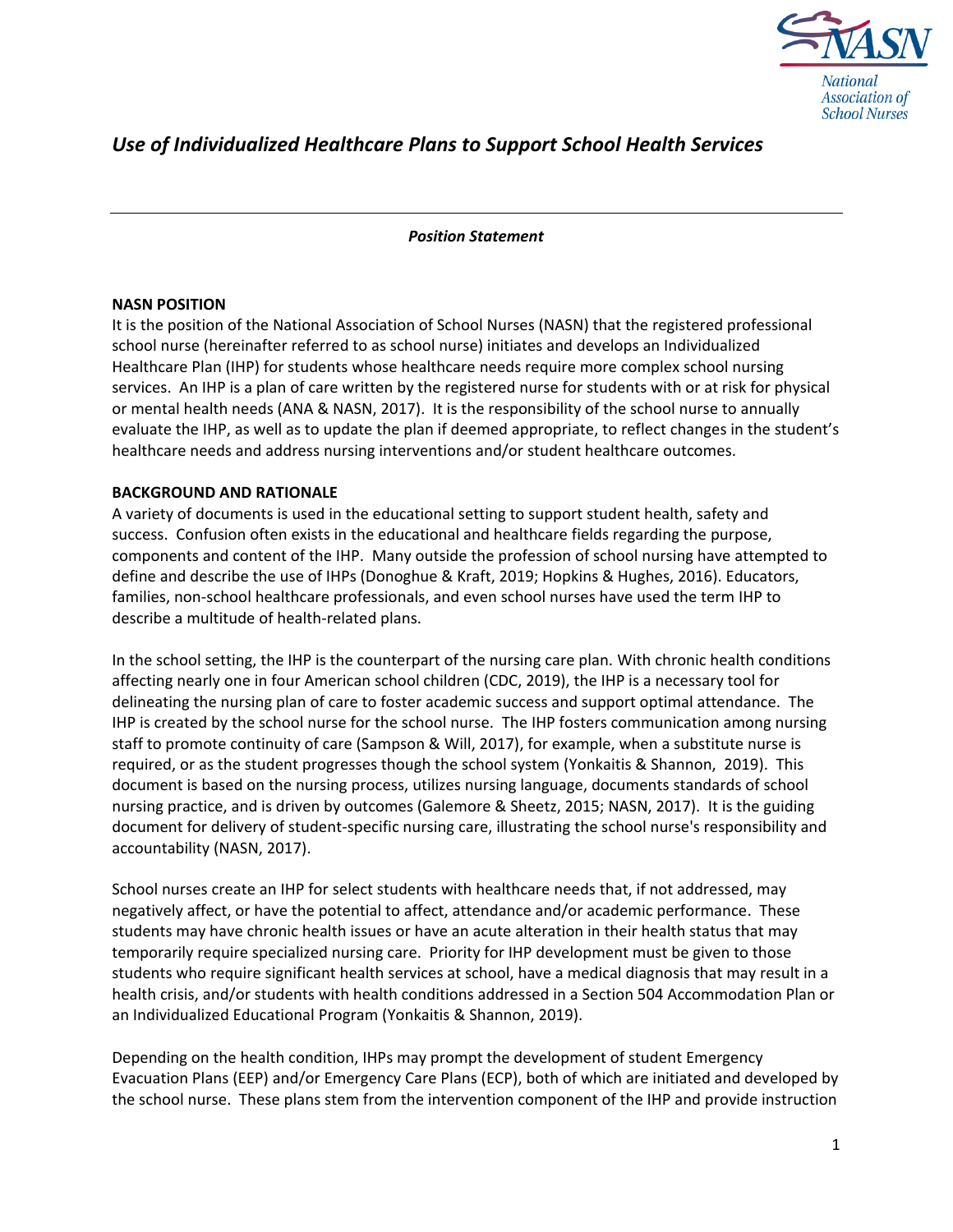on addressing healthcare needs or appropriate response to a student's emergent healthcare issue (Sampson & Will, 2017). These plans use language best suited for the non-medical educational staff.

The school nursing profession is responsible for defining its own standards (ANA & NASN, 2017) and has stipulated the purpose and content of an IHP is to:

- Document standards of school nursing practice
- Document the nursing process
- Facilitate evidence-based management of the health condition
- Outline the relevant knowledge and actions needed by school personnel to support the student's access to a free and appropriate education
- Prepare for prompt responses to medical emergencies
- Support the health components of education plans for the student
- "Support the student's success by providing the school's multidisciplinary team with a systematic, organized approach to meeting specific health needs" (NASN, 2017 p. 2)
- Guide care coordination for the student
- Serve administrative purposes by defining the focus of nursing, validating the nurse's role in the school, and differentiating accountability of the nurse from other staff (Hermann, 2005)
- Provide an effective vehicle for documentation of nursing delegation when permitted by state nurse practice act and state law (Sampson & Will, 2017)

The IHP is a vital and practical tool to manage or mitigate student-specific healthcare needs. The school nurse is the sole professional qualified to generate an IHP. Utilizing NASN's *Framework for 21st Century School Nursing Practice*™ (NASN, 2016) the school nurse, mobilizing the key principles of care coordination and quality improvement, initiates, develops, implements, evaluates and revises the IHP to maximize student health, support academic success, and optimize school attendance.

### **REFERENCES**

- American Nurses Association & National Association of School Nurses. (2017). *School nursing: Scope and standards of practice* (3rd ed.). Silver Spring, MD: Authors.
- Centers for Disease Control and Prevention. (2019). Promoting health for children and adolescents. <https://www.cdc.gov/chronicdisease/resources/publications/factsheets/children-health.htm>
- Donoghue, E. A., & Kraft, C. A. (Eds.). (2019). *Managing chronic health needs in childcare and schools: A quick reference guide* (2nd ed., IrAXW). https://ebooks.aappublications.org/content/managingchronic-health-needs-in-child-care-and-schools-2nd-ed
- Galemore, C. A., & Sheetz, A. H. (2015). IEP, IHP, and Section 504 Primer for new school nurses. *NASN School Nurse, 30*(2), 85–88.
- Hermann, D. (2005). Individualized healthcare plans. In C. Silkworth, M. Arnold, J. Harrigan, & D. Zaiger, (Eds.), *Individualized healthcare plans for the school nurse: Concepts, framework, issues and applications for school nursing practice* (pp. 1-4). North Branch, MN: Sunrise River Press.
- Hopkins, A. F., & Hughes, M. (2016). Individualized healthcare plans: Supporting children with chronic conditions in the classroom. *Young Exceptional Children*, *19*(2), 33–44. https://doi.org/10.1177/1096250614566538
- National Association of School Nurses. (2017). *The role of individualized healthcare plans in care coordination for students with chronic health conditions: Principles for practice*. Silver Spring, MD: Author.
- National Association of School Nurses. (2016). Framework for 21st century school nursing practice. *NASN School Nurse, 31*(1), 46-53. https://doi.org/10.1177%2F1942602X15618644